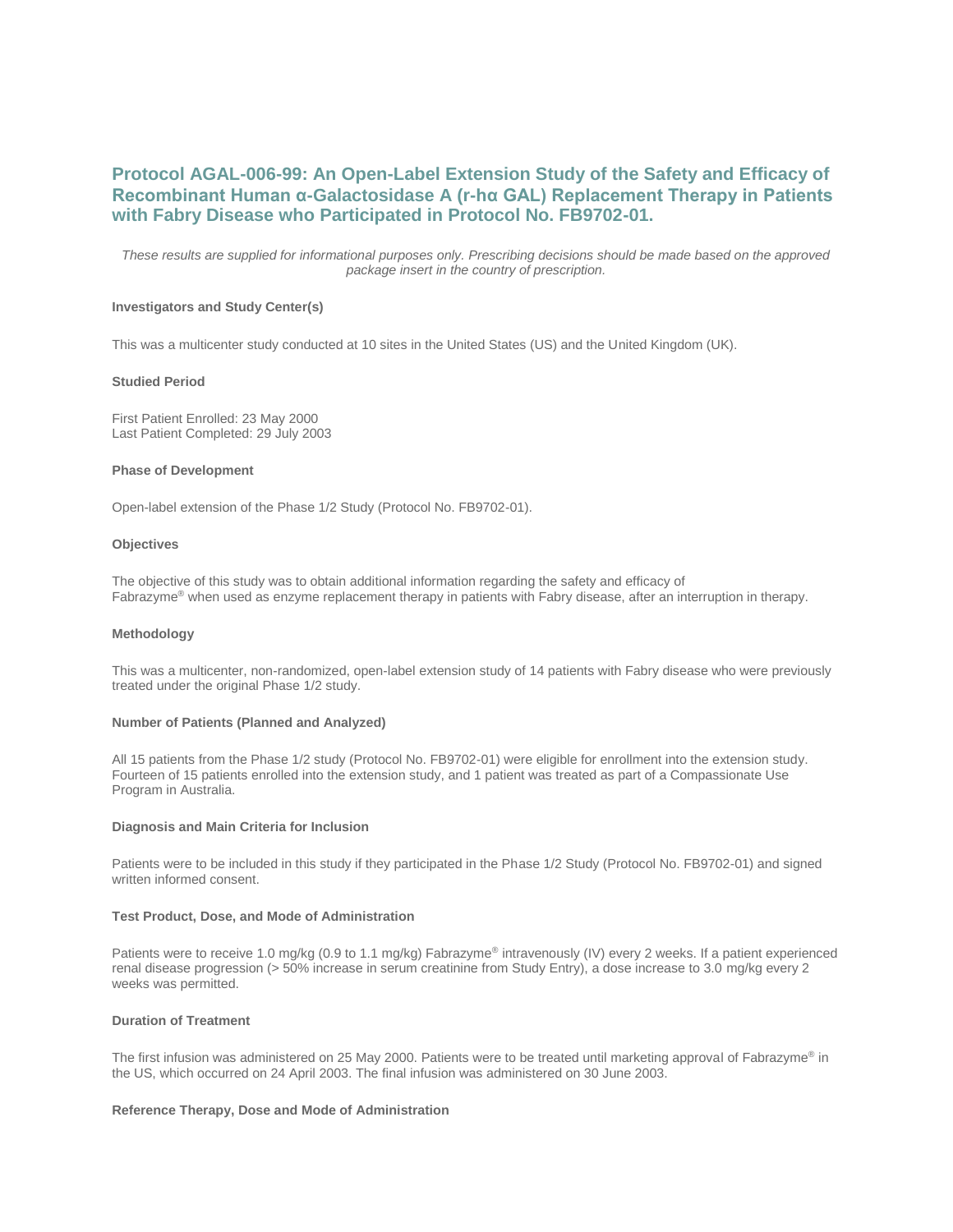No reference treatment was used in this study.

### **Criteria for Evaluation Efficacy**

Efficacy evaluations consisted of the Fabry Symptom Assessments (for the first 12-months of the study), plasma globotriaosylceramide (GL-3) levels, skin tissue GL-3 levels, and renal function testing.

### **Safety**

Safety evaluations consisted of physical examinations, vital signs (heart rate, blood pressure, respiratory rate, and body temperature), electrocardiograms (ECGs), clinical laboratory evaluations (chemistry, hematology, electrolytes, and urinalysis), adverse event (AE) monitoring, monitoring for antibody development, complement activation, and use of concomitant medications.

# **Statistical Methods Efficacy**

Summary tables show the n, mean, standard deviation, median, and range for each continuous variable and its change score. The n and percentage were shown for discrete variables. Graphs may have been used to show how endpoints change over time

### **Safety**

Physical examinations, vital signs, and laboratory evaluations were summarized. Descriptive statistics (n, mean, median, standard deviation, minimum and maximum) were presented for the investigator reads of ECG results. AEs were coded using the WHO ART dictionary. All AEs were summarized by body system and preferred term. A detailed listing of patients who experienced AEs and serious adverse events (SAEs) was presented. Frequency and percentage of seroconverted (developed Immunoglobulin G [IgG] antibody) patients and time to seroconversion in days from the first infusion were presented. In addition, antibody titers for the IgG positive patients who seroconverted were provided. Complement activation test results were displayed in a listing. Concomitant medications were summarized.

# **Summary – Conclusions Efficacy**

The median duration of time patients were off-treatment, between the Phase 1/2 study (last infusion) and the extension study (first infusion), was 986 days (2.7 years), with a range 685 to 1414 days (1.9 to 3.9 years).

Due to the small sample size in this extension study and the heterogeneity of the patient population in terms of kidney function at Study Entry, an evaluation of the effectiveness of Fabrazyme® in maintaining or improving renal function was limited. While 2 patients experienced a > 50% increase in their serum creatinine from Study Entry, neither patient received a dose increase to 3.0 mg/kg because their serum creatinine elevations were not sustained, or serum creatinine elevations did not occur until the Final Visit. Notably, the serum creatinine levels for these 2 patients were 2.0 and 2.9 mg/dL, respectively, at Entry into the Phase 1/2 Extension Study. There was a significant time interval between the original Phase 1/2 Study and the Extension Study when these patients were off therapy. Given the progressive nature of Fabry disease, it is likely that irreversible renal damage occurred during this time interval.

Fabrazyme® was effective in clearing GL-3 from the skin and plasma of all patients with available data. After 12 months of treatment, GL-3 was cleared from the capillary endothelial cells of the skin, and with the exception of 1 patient, all patients with available data also experienced clearing of GL-3 from the deep vessel endothelial cells in all patients with available data. This treatment effect was maintained through the final study visit.

The median plasma GL-3 level decreased from 9.7 µg/mL at Study Entry (n=13) to 4.8 µg/mL (n=14) and 5.2 µg/mL (n=9) at 6 and 12 months respectively. The median plasma GL-3 level remained well below normal (normal: < 7.03 µg/mL) through Month 30, as well as the Final Visit. All patients had a sustained reduction in plasma GL-3 following infusion of Fabrazyme® including 2 patients who had normal plasma GL-3 levels at study Entry.

### **Safety Results**